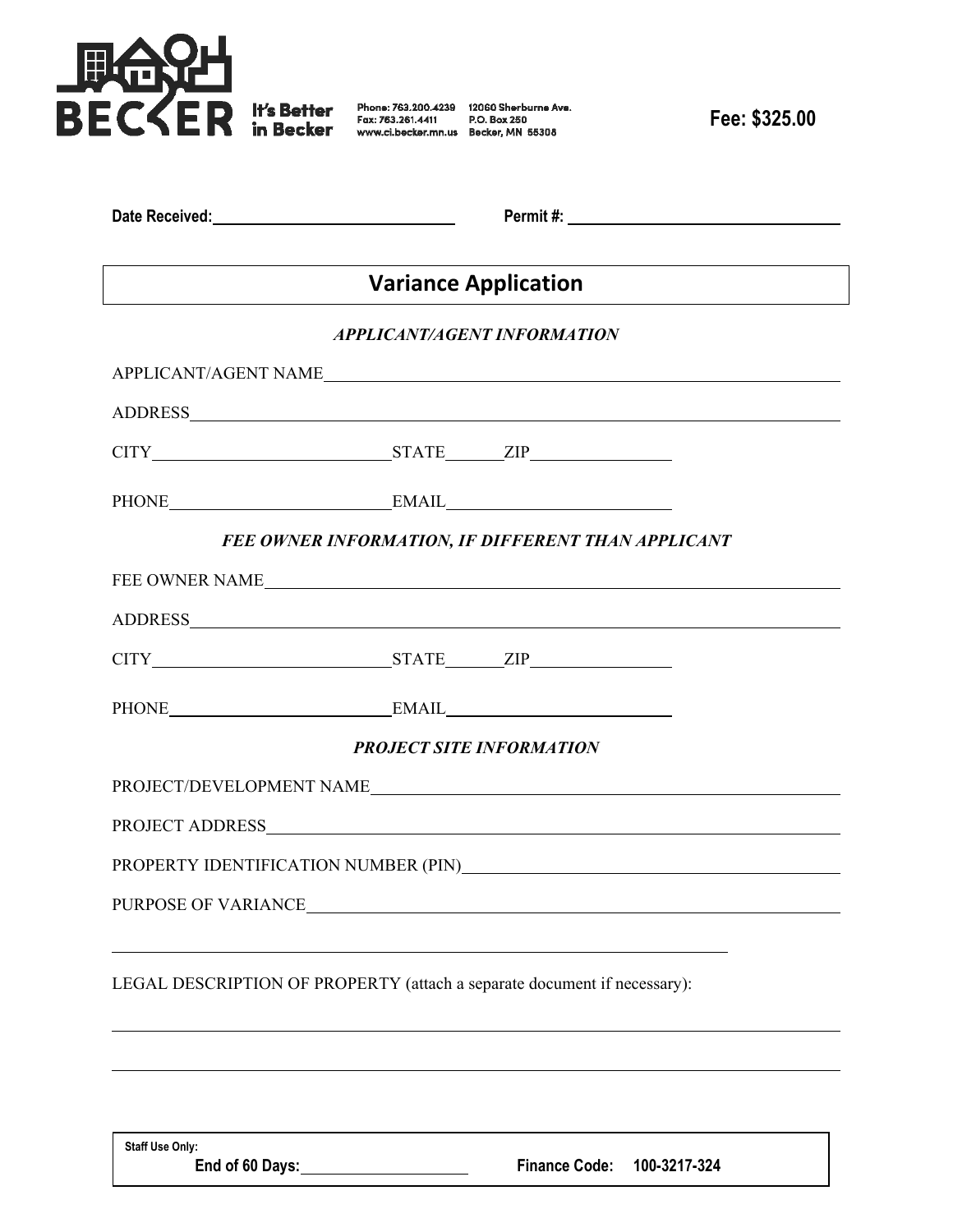## **VARIANCE APPROVAL**

The City Council may allow a departure from the terms of the zoning ordinance pertaining to setbacks, height or width of structures or the size of yard and open spaces where such departure will still be in harmony with the general purpose and intent of the ordinance. A variance may be granted if enforcement of a zoning ordinance provision as applied to a particular piece of property would cause the landowner "practical difficulties." For a variance to be granted, the applicant must satisfy a three-factor test for practical difficulties under state statute. **All** three factors must be satisfied to constitute practical difficulties. The factors are as follows:

(1) That the property owner proposes to use the property in a reasonable manner but cannot do so under the rules of the ordinance.

## **Explain how this applies to your request.**

l

l l l

l l

l

l l l

(2) That the landowner's problem is due to circumstances unique to the property not caused by the landowner. There are uniquely exceptional circumstances or conditions applying to the land, structure or building in questions that do not generally apply to other properties in the same zoning district i.e. sloping topography or other natural features.

## **Explain how this applies to your request.**

(3) That if the variance is granted it will not alter the essential character of the locality meaning the structure will not be out of scale, out of place, or otherwise inconsistent with the surrounding area.

## **Explain how this applies to your request.**

**NOTE: Economic considerations alone shall not constitute practical difficulties. Rather, practical difficulties exist only when the three statutory factors are met. Additional conditions may be imposed to ensure compliance with the City Code and to protect adjacent properties.** 

## **APPLICATION FOR VARIANCE APPROVAL**

Applications for Variance Approval shall be on this form and shall include the established fee. The application and copies of the site plan shall be submitted twenty four (24) days prior to the next Planning